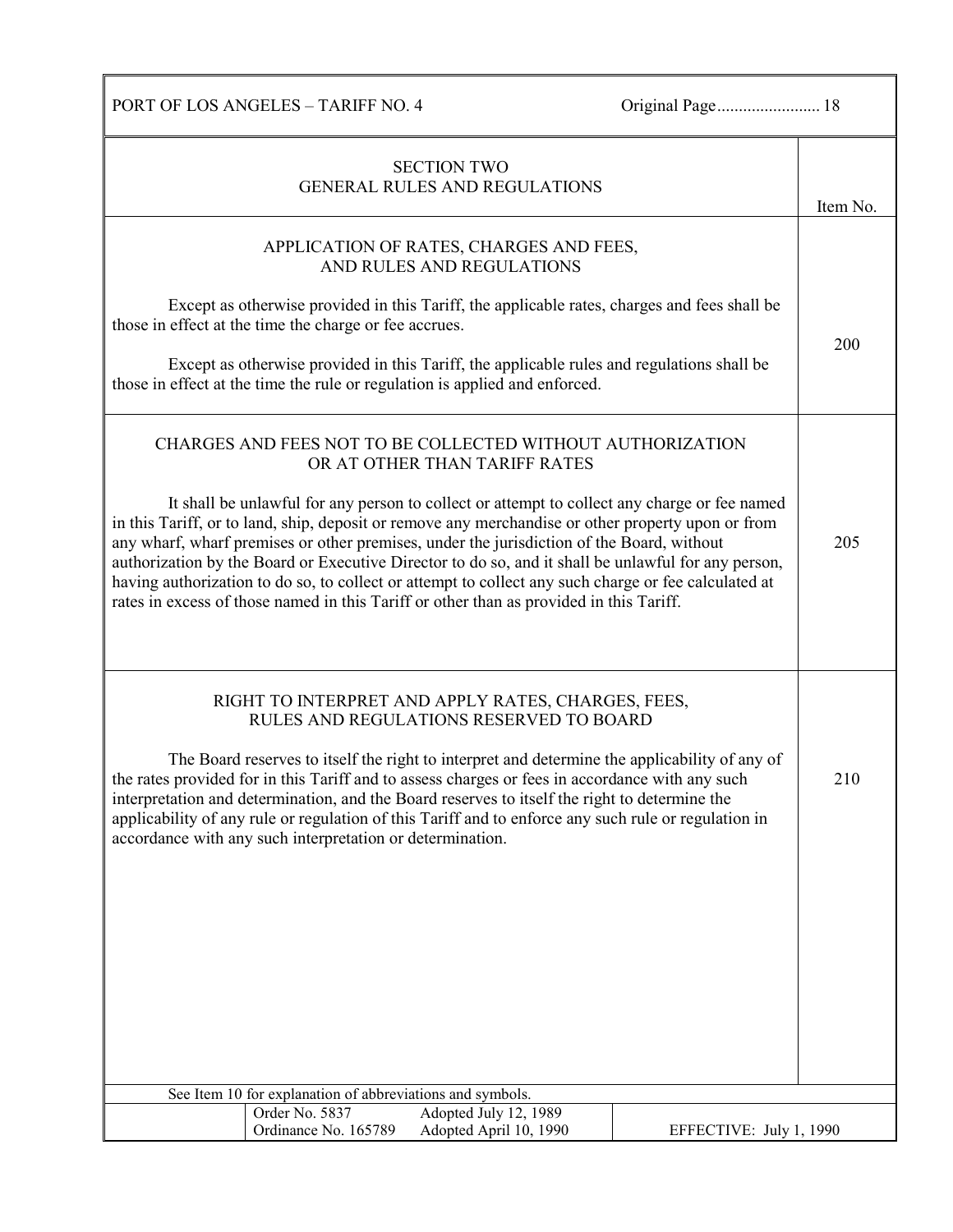PORT OF LOS ANGELES – TARIFF NO. 4

Second Revised Page ................ 19<br>Cancels First Page……………….19

| <b>SECTION TWO</b><br><b>GENERAL RULES AND REGULATIONS - Continued</b>                                                                                                                                                                                                                                                                                                                                                                                                                                                                                                                                                                                                                                                                                                                                                                                                                                                                                                                                                                                                                                                                                                                                                                                                                                                                                                                                                                                                                                                                                                                                                                                                                                                                                                                                                                                                                                                                                                                                                                                                                                                                                                                                                                                                                                                                                                                           | Item No. |  |
|--------------------------------------------------------------------------------------------------------------------------------------------------------------------------------------------------------------------------------------------------------------------------------------------------------------------------------------------------------------------------------------------------------------------------------------------------------------------------------------------------------------------------------------------------------------------------------------------------------------------------------------------------------------------------------------------------------------------------------------------------------------------------------------------------------------------------------------------------------------------------------------------------------------------------------------------------------------------------------------------------------------------------------------------------------------------------------------------------------------------------------------------------------------------------------------------------------------------------------------------------------------------------------------------------------------------------------------------------------------------------------------------------------------------------------------------------------------------------------------------------------------------------------------------------------------------------------------------------------------------------------------------------------------------------------------------------------------------------------------------------------------------------------------------------------------------------------------------------------------------------------------------------------------------------------------------------------------------------------------------------------------------------------------------------------------------------------------------------------------------------------------------------------------------------------------------------------------------------------------------------------------------------------------------------------------------------------------------------------------------------------------------------|----------|--|
| UNLAWFUL TO FAIL OR REFUSE TO PAY TARIFF CHARGES<br>Every person who fails or refuses to pay, or by false returns or in any manner avoids the<br>payment of all or any portion of any charge for dockage, wharfage, wharf demurrage, wharf<br>storage, or any other charge or fee which may be due to the Board from any source or cause, as<br>provided for by this Tariff, is, in addition to the general penalties provided for in this Tariff, liable<br>for and shall pay to the Board twice the amount of such charge or fee, and in addition, the sum of<br>\$100.00, except as may be otherwise specifially provided in this Tariff.                                                                                                                                                                                                                                                                                                                                                                                                                                                                                                                                                                                                                                                                                                                                                                                                                                                                                                                                                                                                                                                                                                                                                                                                                                                                                                                                                                                                                                                                                                                                                                                                                                                                                                                                                     | 215      |  |
| PENALTIES FOR VIOLATION<br>(a) It shall be unlawful for any person to utilize or make use of any wharf, landing,<br>watercraft, facility, utility, structure, improvement or appliance under the jurisdiction of the Board,<br>or to make use of the navigable waters of Los Angeles Harbor, without paying to said Board the<br>proper toll, charge or fee therefor as may be fixed and specified in this Tariff and every person,<br>firm or corporation violating any of the provisions of these Tariffs, respecting the payment of any<br>such toll, charge or fee, shall be deemed guilty of a misdemeanor and upon conviction thereof<br>shall be punishable by a fine of not more than One Thousand Dollars (\$1,000.00), or by<br>imprisonment in the County Jail for a period of not more than six months, or by both such fine<br>and imprisonment, consistent with the Los Angeles City Municipal Code.<br>(b) No person, firm or corporation shall fail, refuse or neglect to comply with any of the<br>*<br>provisions of the rules and regulations prescribed by this Tariff, and any person, firm or<br>corporation violating any of the provisions of these rules and regulations except for Section 20<br>(which has remedies set forth in Item 2090) shall be guilty of a misdemeanor and upon conviction<br>thereof shall be punishable by a fine of not more than Five Hundred Dollars, or by imprisonment<br>in the County Jail for a period of not more than six months, or by both such fine and<br>imprisonment.<br>Every violation of this Tariff that is established as a misdemeanor, or is charged as a<br>misdemeanor, unless provision is otherwise made, shall be punishable by a fine of not more than<br>One Thousand Dollars (\$1,000.00) or by imprisonment in the County Jail for a period of not more<br>than $six(6)$ months, or by both a fine and imprisonment.<br>Every violation of this Tariff that is established as an infraction, or is charged as an<br>Infraction, is punishable by a fine as set forth in this Tariff section, or as otherwise provided in this<br>Tariff, not to exceed Two Hundred Fifty Dollars (\$250.00) for each violation.<br>Each person shall be guilty of a separate offense for each and every day during any<br>portion of which any violation of any provision of this Tariff is committed, continued or permitted |          |  |
| See Item 10 for explanation of abbreviations and symbols.<br>Adopted July 25, 2013<br>Order No. 13-7143                                                                                                                                                                                                                                                                                                                                                                                                                                                                                                                                                                                                                                                                                                                                                                                                                                                                                                                                                                                                                                                                                                                                                                                                                                                                                                                                                                                                                                                                                                                                                                                                                                                                                                                                                                                                                                                                                                                                                                                                                                                                                                                                                                                                                                                                                          |          |  |
| Adopted December 3, 2013<br>Correction No. 640<br>Ordinance No. 182281<br>EFFECTIVE: January 13, 2014                                                                                                                                                                                                                                                                                                                                                                                                                                                                                                                                                                                                                                                                                                                                                                                                                                                                                                                                                                                                                                                                                                                                                                                                                                                                                                                                                                                                                                                                                                                                                                                                                                                                                                                                                                                                                                                                                                                                                                                                                                                                                                                                                                                                                                                                                            |          |  |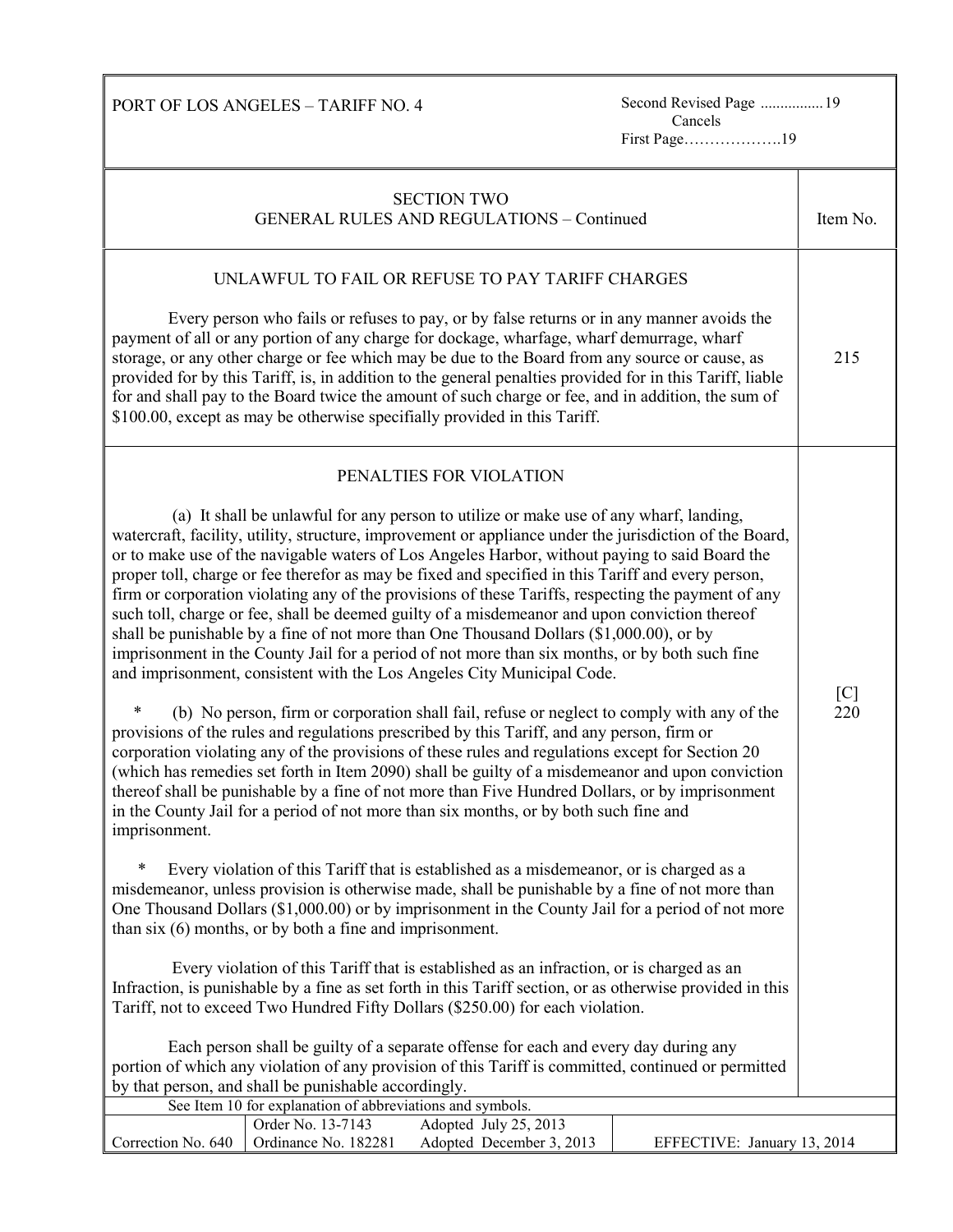| <b>SECTION TWO</b><br><b>GENERAL RULES AND REGULATIONS - Continued</b>                                                                                                                                                                                                                                                                                                                                                                                                                                                                                                                                                                                                                                                                                                                                                                                                                                                                                 |  |  |  |
|--------------------------------------------------------------------------------------------------------------------------------------------------------------------------------------------------------------------------------------------------------------------------------------------------------------------------------------------------------------------------------------------------------------------------------------------------------------------------------------------------------------------------------------------------------------------------------------------------------------------------------------------------------------------------------------------------------------------------------------------------------------------------------------------------------------------------------------------------------------------------------------------------------------------------------------------------------|--|--|--|
| <b>RESPONSIBILITY</b><br>(a) The Board and the City assume no responsibility whatsoever and shall not be liable in<br>any manner or degree for any merchandise accepted for storage, or for any care, handling,<br>insurance, loss or damage with respect thereto, unless such merchandise is receipted for on behalf<br>of the Board by an officer or employee thereof authorized to execute such receipts and then only                                                                                                                                                                                                                                                                                                                                                                                                                                                                                                                              |  |  |  |
| to the extent that responsibility and liability shall be absolutely imposed by operation of law.<br>(b) Neither the Board nor the City shall be responsible or liable in any manner or degree<br>for any loss or damage to any merchandise or other property of any description stored, handled,<br>used, kept or placed upon, over, in, through, or under any wharf or other structure or property<br>owned, controlled or operated by the Board or the City occasioned by or on account of pilferage,<br>rodents, insects, natural shrinkage, wastage, decay, seepage, leaky containers, heating,<br>evaporation, fire, leakage or discharge from sprinkler system, rain, floods, or the elements,<br>collapse of a wharf or other structure, war, riots, strikes, or from any cause whatsoever, except to<br>the extent that responsibility and liability shall be, regardless of the above limitations, absolutely<br>imposed by operation of law. |  |  |  |
| PORT CHARGES HOW ENFORCED                                                                                                                                                                                                                                                                                                                                                                                                                                                                                                                                                                                                                                                                                                                                                                                                                                                                                                                              |  |  |  |
| Merchandise remaining on a wharf after the expiration of the free time provided in this<br>Tariff may, if all accrued charges thereon be not paid upon demand therefor, be taken possession<br>of by the Board, and the Board shall have the right to remove and store the same wholly at the<br>charge, risk, and expense of the merchandise and owner thereof, and may sell the merchandise at<br>public auction, with or without notice, in its discretion. The proceeds of such sales shall be<br>applied to the charges accrued and expenses remaining unpaid. Any balance over and above the<br>accrued charges and expenses shall be held for account of the<br>owner.                                                                                                                                                                                                                                                                          |  |  |  |
| In the event the proceeds from such sale are not sufficient to satisfy such accrued charges<br>and expenses, the owner, shipper, consignee or carrier, as their interests may appear, shall be<br>personally liable for the payment of any unsatisfied balance due of such charges and expenses.                                                                                                                                                                                                                                                                                                                                                                                                                                                                                                                                                                                                                                                       |  |  |  |
|                                                                                                                                                                                                                                                                                                                                                                                                                                                                                                                                                                                                                                                                                                                                                                                                                                                                                                                                                        |  |  |  |
|                                                                                                                                                                                                                                                                                                                                                                                                                                                                                                                                                                                                                                                                                                                                                                                                                                                                                                                                                        |  |  |  |
| See Item 10 for explanation of abbreviations and symbols.                                                                                                                                                                                                                                                                                                                                                                                                                                                                                                                                                                                                                                                                                                                                                                                                                                                                                              |  |  |  |
| Order No. 5837<br>Adopted July 12, 1989                                                                                                                                                                                                                                                                                                                                                                                                                                                                                                                                                                                                                                                                                                                                                                                                                                                                                                                |  |  |  |
| Ordinance No. 165789<br>Adopted April 10, 1990<br>EFFECTIVE: July 1, 1990                                                                                                                                                                                                                                                                                                                                                                                                                                                                                                                                                                                                                                                                                                                                                                                                                                                                              |  |  |  |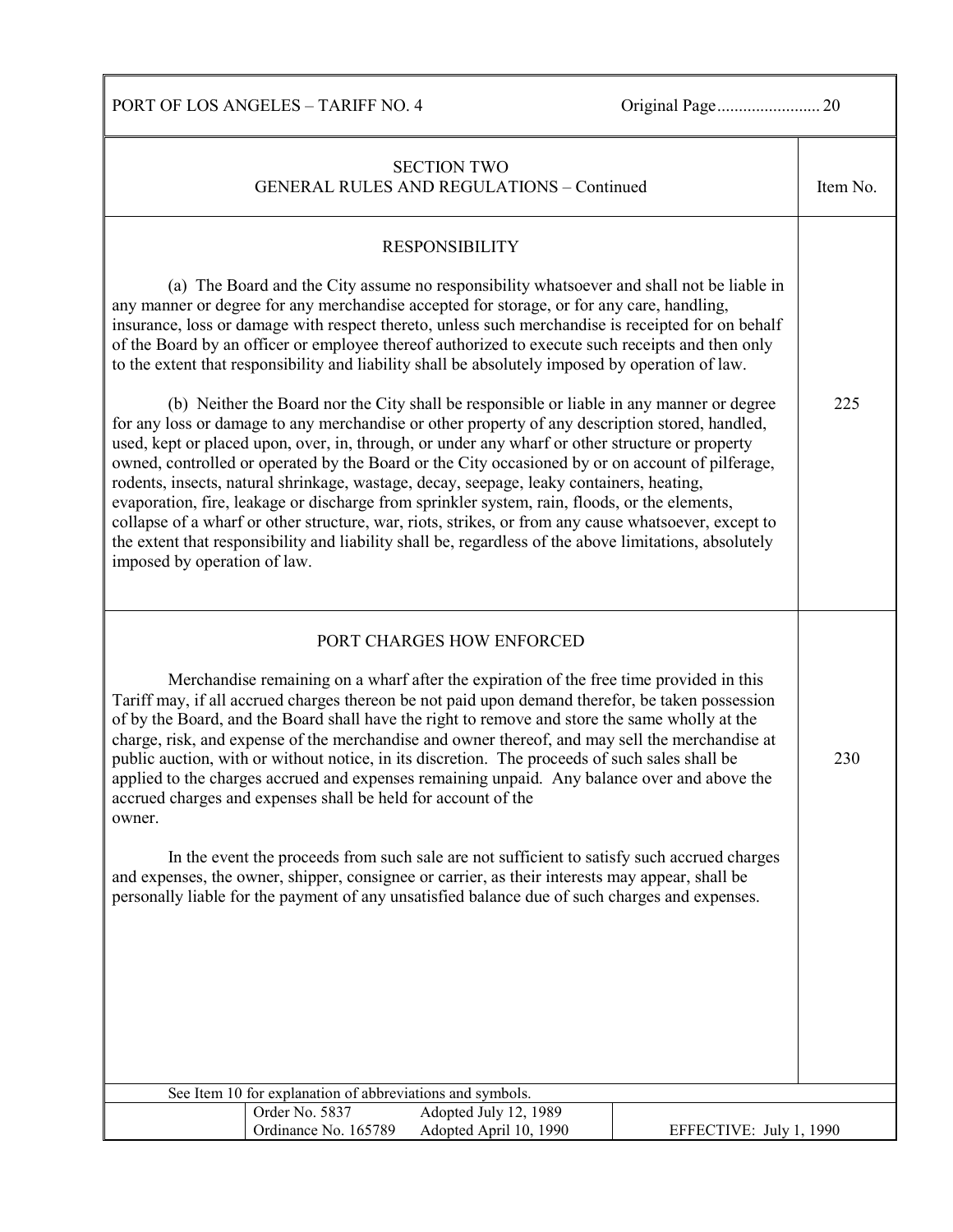| <b>SECTION TWO</b><br><b>GENERAL RULES AND REGULATIONS -- Continued</b>                                                                                                                                                                                                                                                                                                                                                                                                                                                                                                                                                                                                                                                                                                                                                                                                                                                                                                                                                                                                                                                                                                            | Item No. |  |
|------------------------------------------------------------------------------------------------------------------------------------------------------------------------------------------------------------------------------------------------------------------------------------------------------------------------------------------------------------------------------------------------------------------------------------------------------------------------------------------------------------------------------------------------------------------------------------------------------------------------------------------------------------------------------------------------------------------------------------------------------------------------------------------------------------------------------------------------------------------------------------------------------------------------------------------------------------------------------------------------------------------------------------------------------------------------------------------------------------------------------------------------------------------------------------|----------|--|
| <b>RIGHT OF INSPECTION</b><br>Every member of the Board, the Executive Director, and his duly authorized agent, are<br>hereby authorized and empowered to enter and inspect any vessel to ascertain the kind, quantity,<br>stowage, and character of merchandise or cargo thereon, or her condition in any respect; and are<br>also authorized and empowered to enter and inspect any wharf, warehouse, or other industry or<br>establishment situated in the Harbor District under the jurisdiction of the Board, for the purpose of<br>carrying out the powers and duties imposed upon the Board by the Charter of the City of Los<br>Angeles or otherwise by law; and it shall be unlawful for any person to hinder or molest any such<br>officer or agent or refuse to allow him to enter such vessel or other premises for any of the<br>purposes herein specified.                                                                                                                                                                                                                                                                                                           | 235      |  |
| ENFORCEMENT OF RULES AND REGULATIONS<br>It shall be the duty of the Executive Director of the Harbor Department to enforce all<br>orders and all rules and regulations adopted by the Board relating to regulation, operation, or<br>control; and the Executive Director may delegate to the Port Warden the duty of enforcing or<br>seeing to the enforcement of such rules and regulations as the Executive Director may in writing,<br>from time to time, designate, and for that purpose the Port Warden shall have the power and<br>authority of a regular police officer of the City of Los Angeles, including the power to make<br>arrests for the violation of any of the provisions of such rules and regulations so designated, and<br>shall be furnished with a regulation police badge by the Chief of Police of said City.<br>It shall also be the duty of the Port Warden, subject to the approval of the Executive<br>Director, to report to the proper federal, state or municipal officer the violation of any law, rule or<br>regulation respecting the operation or control of Los Angeles Harbor in every case in which he is<br>not himself empowered to act. |          |  |
| See Item 10 for explanation of abbreviations and symbols.                                                                                                                                                                                                                                                                                                                                                                                                                                                                                                                                                                                                                                                                                                                                                                                                                                                                                                                                                                                                                                                                                                                          |          |  |
| Adopted July 12, 1989<br>Order No. 5837,<br>Ordinance No. 165789<br>Adopted April 10, 1990<br>EFFECTIVE: July 1, 1990                                                                                                                                                                                                                                                                                                                                                                                                                                                                                                                                                                                                                                                                                                                                                                                                                                                                                                                                                                                                                                                              |          |  |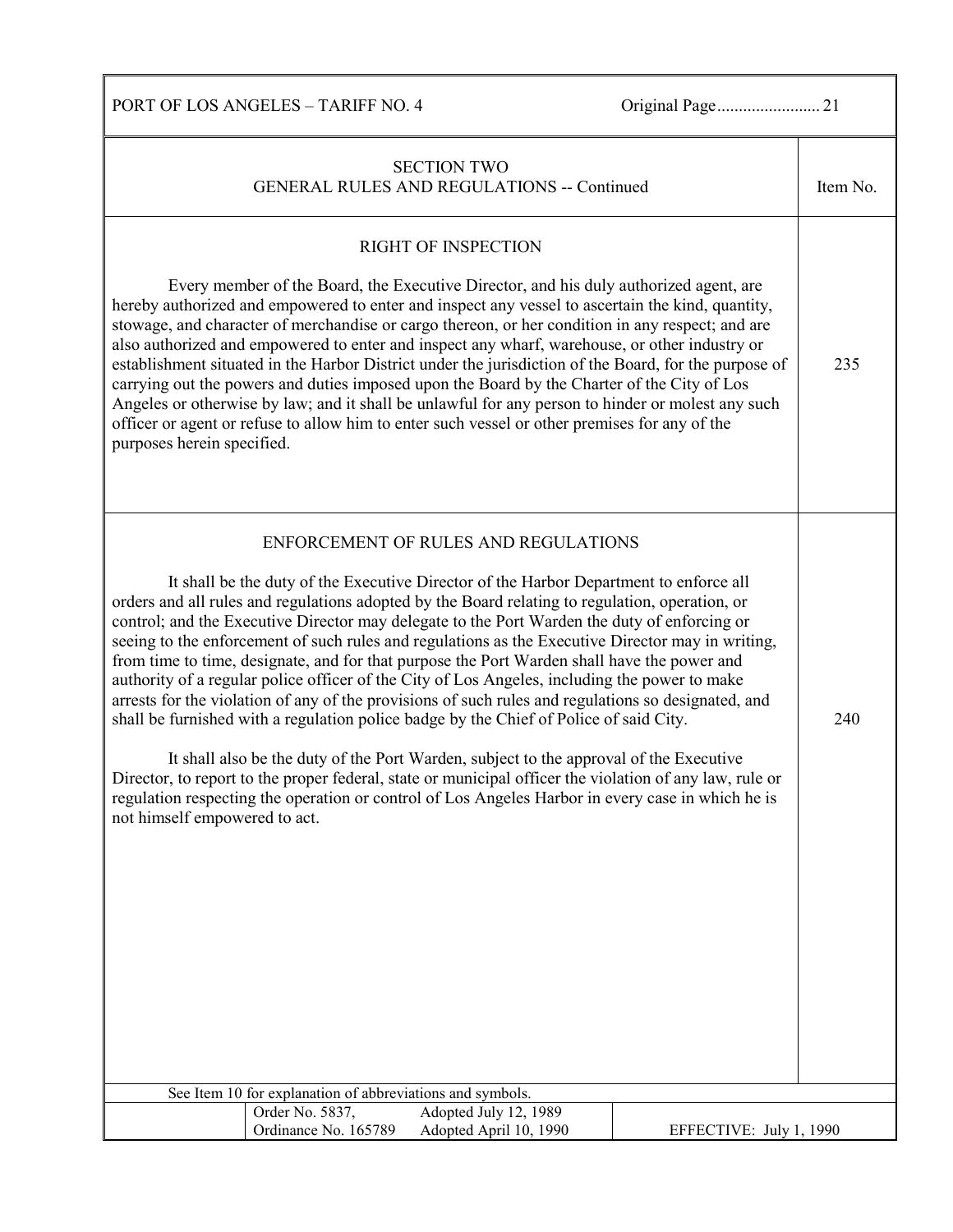|                       |                                                           | <b>SECTION TWO -- Continued</b><br><b>GENERAL RULES AND REGULATIONS - Continued</b>                                                                                                                                                                                                                                                                                                                                                                                                                                                                                                                                                                                                                                                                                                                                                                                                                                                                                                                                                                                                                                                                                                                                                                                                                                                   |                         | Item No. |
|-----------------------|-----------------------------------------------------------|---------------------------------------------------------------------------------------------------------------------------------------------------------------------------------------------------------------------------------------------------------------------------------------------------------------------------------------------------------------------------------------------------------------------------------------------------------------------------------------------------------------------------------------------------------------------------------------------------------------------------------------------------------------------------------------------------------------------------------------------------------------------------------------------------------------------------------------------------------------------------------------------------------------------------------------------------------------------------------------------------------------------------------------------------------------------------------------------------------------------------------------------------------------------------------------------------------------------------------------------------------------------------------------------------------------------------------------|-------------------------|----------|
|                       |                                                           | WILLFUL DAMAGE TO PROPERTY                                                                                                                                                                                                                                                                                                                                                                                                                                                                                                                                                                                                                                                                                                                                                                                                                                                                                                                                                                                                                                                                                                                                                                                                                                                                                                            |                         |          |
|                       | property whatsoever under the jurisdiction of the Board.  | It shall be unlawful for any person to willfully or carelessly destroy, damage, disturb,<br>deface, or interfere with any buoy, float, life preserver, sign, notice, or any other municipal                                                                                                                                                                                                                                                                                                                                                                                                                                                                                                                                                                                                                                                                                                                                                                                                                                                                                                                                                                                                                                                                                                                                           |                         | 245      |
|                       |                                                           | <b>DAMAGE TO PROPERTY</b>                                                                                                                                                                                                                                                                                                                                                                                                                                                                                                                                                                                                                                                                                                                                                                                                                                                                                                                                                                                                                                                                                                                                                                                                                                                                                                             |                         |          |
|                       |                                                           | (a) Every person and every vessel responsible for any damage to any municipal property<br>of any kind or character under the jurisdiction of the Board shall be held liable for and charged<br>with the cost and expense of the replacement or repair of the property so damaged or destroyed.                                                                                                                                                                                                                                                                                                                                                                                                                                                                                                                                                                                                                                                                                                                                                                                                                                                                                                                                                                                                                                        |                         |          |
| responsible therefor. |                                                           | The expense of repairing said damage shall be charged against the person or vessel, or both,                                                                                                                                                                                                                                                                                                                                                                                                                                                                                                                                                                                                                                                                                                                                                                                                                                                                                                                                                                                                                                                                                                                                                                                                                                          |                         |          |
|                       |                                                           | (b) In the event any damage is done to any wharf, wharf premises, facility or other property,<br>owned by the City of Los Angeles and in the possession of, or under the supervision, management<br>or control of the Board, the person or persons causing, responsible for, or in any way connected<br>with such damage, and the person or persons to whom the wharf, wharf premises, facility or other<br>property may be assigned, or by whom it is being used, and the master, owner, operator, or agent<br>of any vessel, vehicle, or other instrumentality involved in such damage, shall promptly give a full<br>report thereof to the Executive Director giving the date and hour the damage occurred, the names<br>and addresses, or, if unknown, a description of witnesses and other persons, vessels or<br>instrumentalities involved in the damage, as well as all other pertinent facts and information that<br>may be available. It shall be unlawful for any person to refuse, neglect or fail to make or give any<br>such report in the form and manner aforesaid, and, in addition to the general penalties prescribed<br>in the Tariff, any such person who so refuses, neglects or fails, may be refused the use of any<br>wharf or other facility until the Board has been fully reimbursed for any such damage. |                         | 250      |
|                       | See Item 10 for explanation of abbreviations and symbols. |                                                                                                                                                                                                                                                                                                                                                                                                                                                                                                                                                                                                                                                                                                                                                                                                                                                                                                                                                                                                                                                                                                                                                                                                                                                                                                                                       |                         |          |
|                       | Order No. 5837<br>Ordinance No. 165789                    | Adopted July 12, 1989<br>Adopted April 10, 1990                                                                                                                                                                                                                                                                                                                                                                                                                                                                                                                                                                                                                                                                                                                                                                                                                                                                                                                                                                                                                                                                                                                                                                                                                                                                                       | EFFECTIVE: July 1, 1990 |          |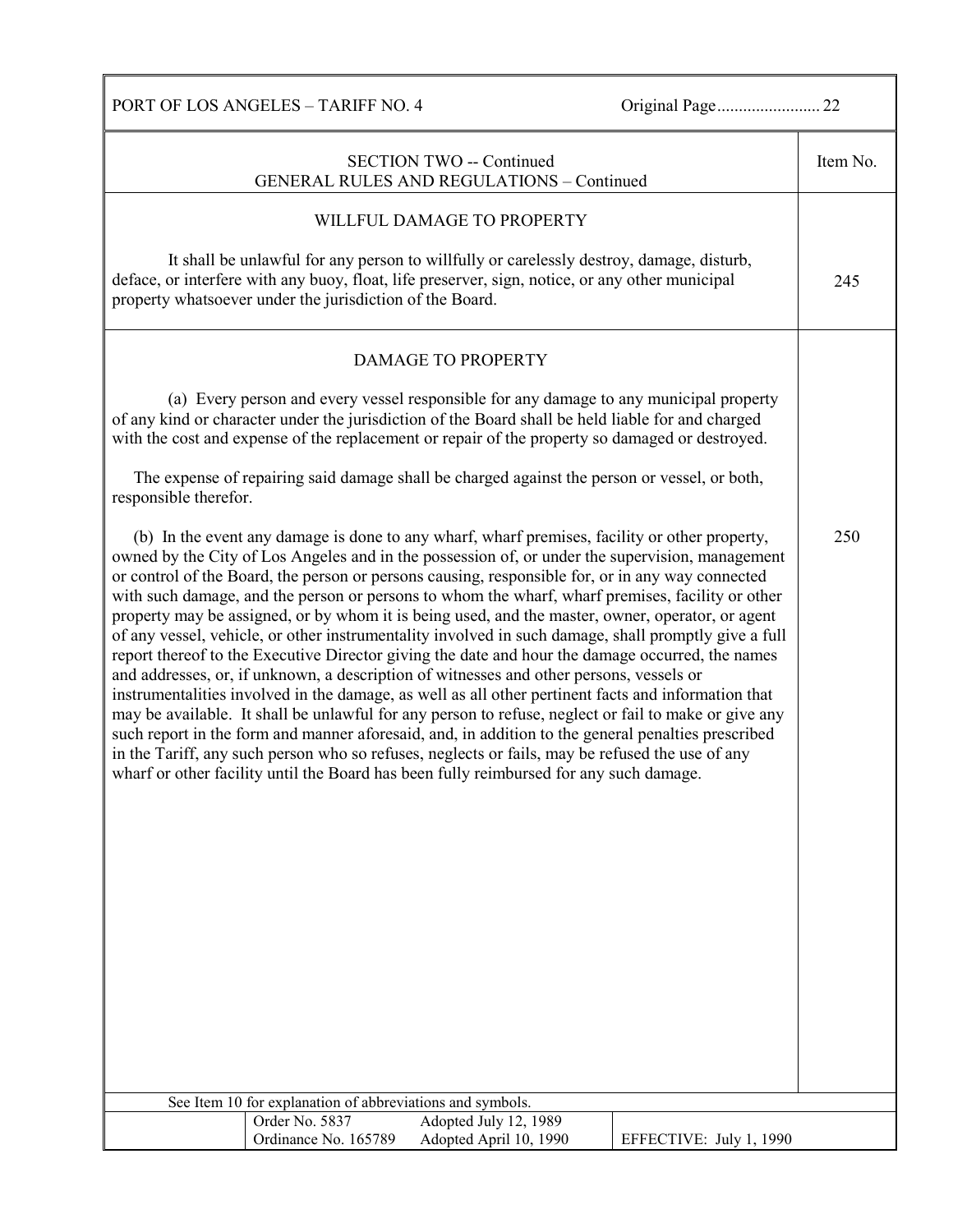Cancels

PORT OF LOS ANGELES – TARIFF NO. 4

First Revised Page .......................... 23

| <b>SECTION TWO - Continued</b><br><b>GENERAL RULES AND REGULATIONS -- Continued</b>                                                                                                                                                                                                                                                                                                                                                                                                                                                                                                                                                                                                                                                                                                                                                                                                                                                                                                                                                                                                                                                                                                                                                                                                                                                                                                                                                                                                                                                                                                                                                                                                                                                                                                                                                                                                                                                                                                                                                                                                                                                                                                                                                                                                                                                                                                                                                                      |            |  |  |
|----------------------------------------------------------------------------------------------------------------------------------------------------------------------------------------------------------------------------------------------------------------------------------------------------------------------------------------------------------------------------------------------------------------------------------------------------------------------------------------------------------------------------------------------------------------------------------------------------------------------------------------------------------------------------------------------------------------------------------------------------------------------------------------------------------------------------------------------------------------------------------------------------------------------------------------------------------------------------------------------------------------------------------------------------------------------------------------------------------------------------------------------------------------------------------------------------------------------------------------------------------------------------------------------------------------------------------------------------------------------------------------------------------------------------------------------------------------------------------------------------------------------------------------------------------------------------------------------------------------------------------------------------------------------------------------------------------------------------------------------------------------------------------------------------------------------------------------------------------------------------------------------------------------------------------------------------------------------------------------------------------------------------------------------------------------------------------------------------------------------------------------------------------------------------------------------------------------------------------------------------------------------------------------------------------------------------------------------------------------------------------------------------------------------------------------------------------|------------|--|--|
| FURNISHING REQUIRED DOCUMENTS<br>The owner, agent, master, or other person in charge of a vessel or<br>(a)<br>cargo, shall have 15 calendar days, from the date of departure of the vessel from<br>any wharf, to deliver to the Executive Director a full and correct statement, signed<br>and certified to by him, on forms approved by the Board, of all merchandise of<br>every kind loaded or discharged at such wharf, specifying the type and quantity of<br>such merchandise together with complete and verifiable copies of the vessel's<br>manifest and/or Bills of Lading.<br>Complete and certified copies of inbound and/or outbound container<br>reports, on forms approved by the Board, will also be delivered within the same<br>period.<br>$\ast$<br>In lieu of furnishing the above documents, cargo information and container<br>reports may be transmitted electronically directly to the Harbor Department<br>through preapproved contractual Electronic Data Interchange (EDI) procedures or<br>through other procedures and formats approved by the Executive Director.<br>Neglect or refusal to make or deliver the documentation within the<br>(b)<br>time period as provided for in paragraph (a) of this Item will result in the<br>assessment of a penalty charge of 1/30 of two percent per day of the total<br>wharfage charges due subject to a minimum penalty charge of two percent $(2%)$ of<br>total wharfage charges.<br>Effective September 30, 2018, terminal operators at the Port of Los<br>(c)<br>$^+$<br>Angeles (to include the entity with contractual authority from the Port to operate a<br>terminal and an entity authorized by the premises permit holder to operate a<br>terminal on its behalf) shall transmit electronically to the Harbor Department the<br>information on containers handled at the Port of Los Angeles in accordance with<br>the schedule provided in this Item. Reasonable technical delays in providing this<br>electronic information by this date shall be excused upon written request and a<br>showing of good cause, in a manner and for a period of time determined in the<br>sole and absolute discretion of the Executive Director. This electronic<br>transmission shall be through preapproved contractual EDI procedures or through<br>other procedures and formats approved by the Executive Director.<br>See Item 10 for explanation of abbreviations and symbols. | [C]<br>255 |  |  |
| Order No. 18-7247<br>Adopted August 23, 2018<br>Correction No.725<br>Ordinance No. 185814 Adopted November 6, 2018<br>EFFECTIVE: December 7, 2018                                                                                                                                                                                                                                                                                                                                                                                                                                                                                                                                                                                                                                                                                                                                                                                                                                                                                                                                                                                                                                                                                                                                                                                                                                                                                                                                                                                                                                                                                                                                                                                                                                                                                                                                                                                                                                                                                                                                                                                                                                                                                                                                                                                                                                                                                                        |            |  |  |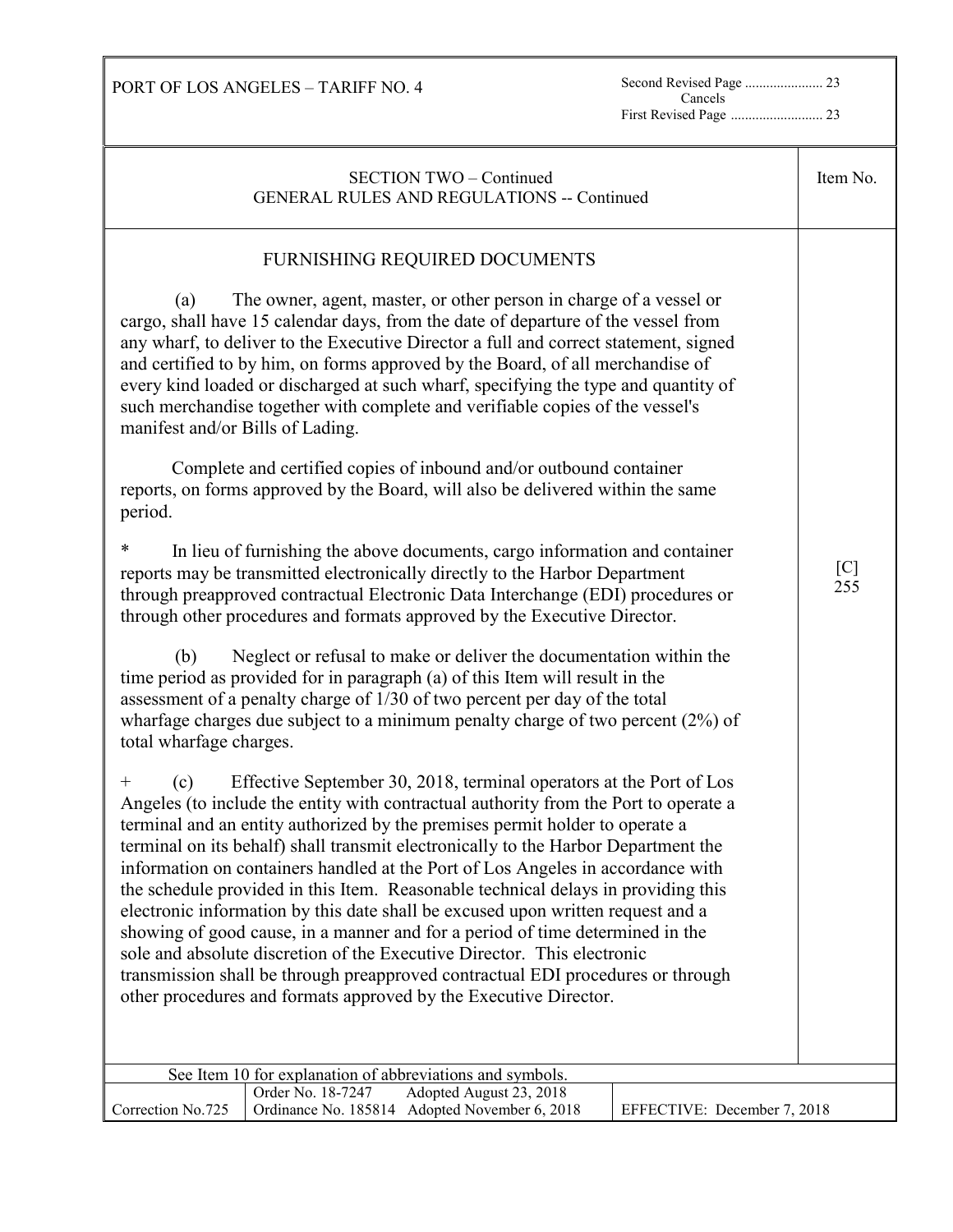| SECTION TWO - Continued<br><b>GENERAL RULES AND REGULATIONS -- Continued</b>                                                                       |                                                          |                                                                  |                |  |  |
|----------------------------------------------------------------------------------------------------------------------------------------------------|----------------------------------------------------------|------------------------------------------------------------------|----------------|--|--|
|                                                                                                                                                    | FURNISHING REQUIRED DOCUMENTS - Continued                |                                                                  |                |  |  |
| $^{+}$                                                                                                                                             | Digital Data Portal Electronic Transmission Schedule     |                                                                  |                |  |  |
| Information                                                                                                                                        | <b>Frequency</b>                                         | Potential Sources                                                |                |  |  |
| Container movement<br>data (gate/offload)                                                                                                          | Within 30 minutes of<br>movement event                   | EDI - 322 Terminal<br>Operations and Intermodal<br>Ramp Activity |                |  |  |
| Container movement<br>status updates                                                                                                               | Within 30 minutes of<br>movement event                   | EDI 315 - Status Details                                         |                |  |  |
| MTO TOS Feed<br>Container availability<br>Within 30 minutes of<br>status update                                                                    |                                                          | [C]                                                              |                |  |  |
| Last free day<br>information per<br>container                                                                                                      | Within 30 minutes of<br>status update and any<br>changes | MTO TOS Feed                                                     | 255<br>(Cont.) |  |  |
| Terminal yard location<br>information per<br>container                                                                                             | Within 30 minutes of<br>status update and any<br>changes | MTO TOS Feed                                                     |                |  |  |
| <b>Terminal holds</b><br>information (including<br>but not limited to TMF<br>and demurrage, but not<br>including specific dollar<br>amounts)       | Within 30 minutes of<br>status update and any<br>changes | MTO TOS Feed                                                     |                |  |  |
|                                                                                                                                                    |                                                          |                                                                  |                |  |  |
| See Item 10 for explanation of abbreviations and symbols.                                                                                          |                                                          |                                                                  |                |  |  |
| Order No. 18-7247<br>Adopted August 23, 2018<br>Ordinance No. 185814 Adopted November 6, 2018<br>Correction No. 726<br>EFFECTIVE: December 7, 2018 |                                                          |                                                                  |                |  |  |

ī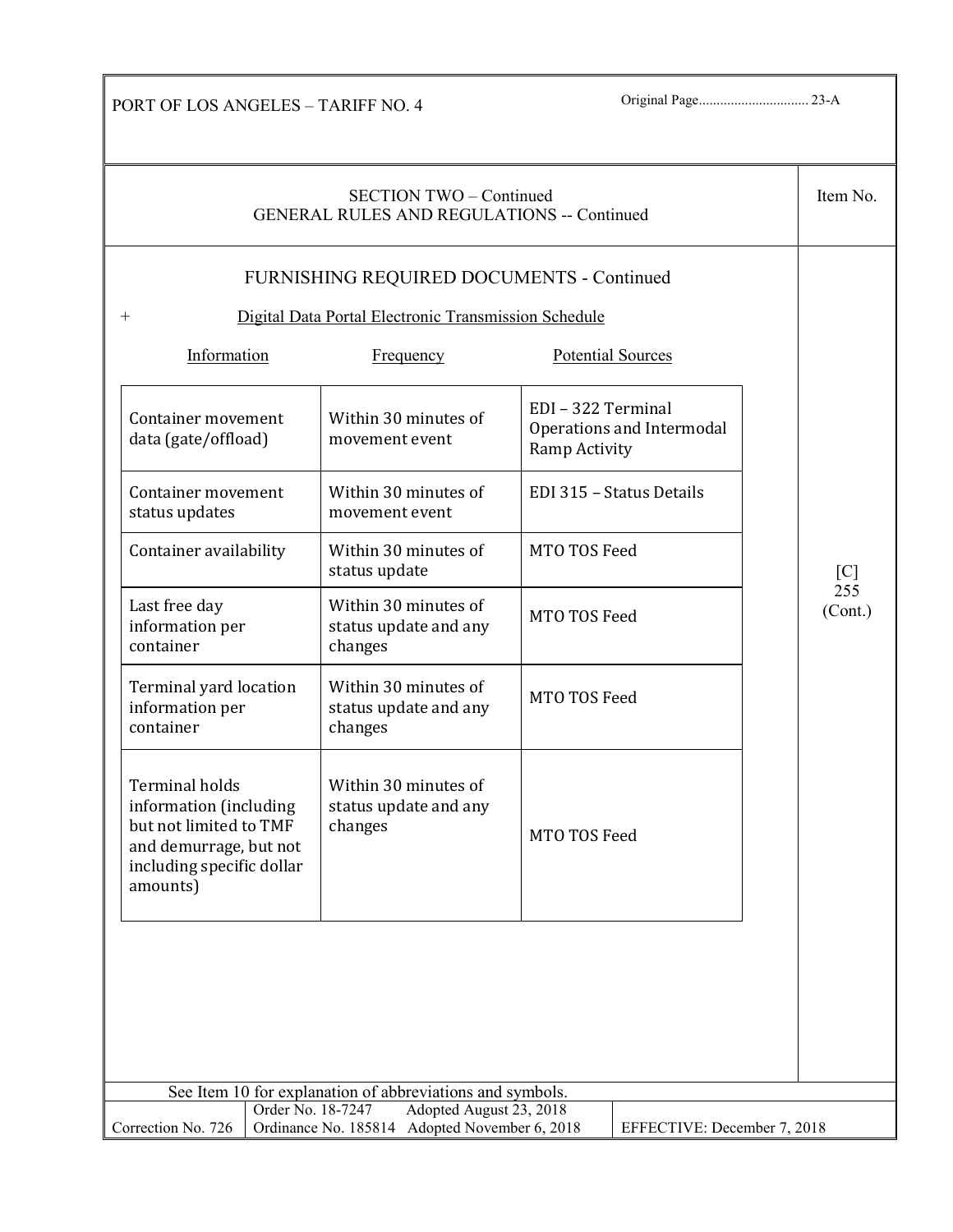|                                                                                                                                                                                                                                                                                                                                                                                                                                                                                                                                                                                                                                                                                                                                                                                                                                                                                                                                                                                                                                                                                                                                                                                                                                                                                                                                                                                                                                                                                                                                                                                                                                                                                                                                                                                                                                   | First Revised Page 24      |                        |
|-----------------------------------------------------------------------------------------------------------------------------------------------------------------------------------------------------------------------------------------------------------------------------------------------------------------------------------------------------------------------------------------------------------------------------------------------------------------------------------------------------------------------------------------------------------------------------------------------------------------------------------------------------------------------------------------------------------------------------------------------------------------------------------------------------------------------------------------------------------------------------------------------------------------------------------------------------------------------------------------------------------------------------------------------------------------------------------------------------------------------------------------------------------------------------------------------------------------------------------------------------------------------------------------------------------------------------------------------------------------------------------------------------------------------------------------------------------------------------------------------------------------------------------------------------------------------------------------------------------------------------------------------------------------------------------------------------------------------------------------------------------------------------------------------------------------------------------|----------------------------|------------------------|
| PORT OF LOS ANGELES - TARIFF NO. 4                                                                                                                                                                                                                                                                                                                                                                                                                                                                                                                                                                                                                                                                                                                                                                                                                                                                                                                                                                                                                                                                                                                                                                                                                                                                                                                                                                                                                                                                                                                                                                                                                                                                                                                                                                                                | Cancels                    |                        |
|                                                                                                                                                                                                                                                                                                                                                                                                                                                                                                                                                                                                                                                                                                                                                                                                                                                                                                                                                                                                                                                                                                                                                                                                                                                                                                                                                                                                                                                                                                                                                                                                                                                                                                                                                                                                                                   | Original Page 24           |                        |
|                                                                                                                                                                                                                                                                                                                                                                                                                                                                                                                                                                                                                                                                                                                                                                                                                                                                                                                                                                                                                                                                                                                                                                                                                                                                                                                                                                                                                                                                                                                                                                                                                                                                                                                                                                                                                                   |                            |                        |
| <b>GENERAL RULES AND REGULATIONS -- Continued</b>                                                                                                                                                                                                                                                                                                                                                                                                                                                                                                                                                                                                                                                                                                                                                                                                                                                                                                                                                                                                                                                                                                                                                                                                                                                                                                                                                                                                                                                                                                                                                                                                                                                                                                                                                                                 |                            |                        |
| <b>SECTION TWO - Continued</b><br><b>CREDIT LIST</b><br>The Executive Director or a designee may release any person from the obligation of<br>paying charges named in this tariff, in the manner or at the times required by this tariff provided<br>such person (1) deposits and maintains on deposit with the Executive Director security acceptable<br>to the Port in an amount sufficient to guarantee the payment of all charges incurred by or on behalf<br>of such person or (2) is placed on the Credit List after making written application wherein such<br>person agrees to pay, upon presentation any and all bills for said charges.<br>If the application for credit is granted, such person shall have 15 calendar days, from the<br>date of departure of each vessel from any wharf, to deliver to the Executive Director, complete and<br>verifiable copies of the vessel's manifest and/or Bills of Lading, complete and certified copies of<br>container reports and other information respecting such vessel and merchandise as the Board may<br>require. $+$ In lieu of furnishing the above documents, cargo information and container reports<br>may be transmitted electronically directly to the Harbor Department through preapproved<br>contractual Electronic Data Interchange procedures. In case of failure to furnish such<br>documentation when due, or to pay any bill or bills upon presentation, such person may be<br>stricken from the Credit List and placed upon the Delinquent List.<br>Persons not on the Credit List may, in lieu of making a deposit or application as provided<br>above, with the consent of the Executive Director, be relieved of paying charges named in this<br>tariff, in the manner or at the times required by this tariff, upon producing and filing with the |                            | Item No.<br>[C]<br>260 |
| Executive Director a written agreement signed by a person on the Credit List or who has a<br>sufficient deposit with the Executive Director to guarantee payment of such charges, wherein such<br>person agrees and promises to pay any and all bills for tariff charges upon presentation.                                                                                                                                                                                                                                                                                                                                                                                                                                                                                                                                                                                                                                                                                                                                                                                                                                                                                                                                                                                                                                                                                                                                                                                                                                                                                                                                                                                                                                                                                                                                       |                            |                        |
| See Item 10 for explanation of abbreviations and symbols.                                                                                                                                                                                                                                                                                                                                                                                                                                                                                                                                                                                                                                                                                                                                                                                                                                                                                                                                                                                                                                                                                                                                                                                                                                                                                                                                                                                                                                                                                                                                                                                                                                                                                                                                                                         |                            |                        |
| Order No. 6023<br>Adopted July 24, 1991<br>Correction No. 16<br>Ordinance No. 167245<br>Adopted August 16,1991                                                                                                                                                                                                                                                                                                                                                                                                                                                                                                                                                                                                                                                                                                                                                                                                                                                                                                                                                                                                                                                                                                                                                                                                                                                                                                                                                                                                                                                                                                                                                                                                                                                                                                                    | EFFECTIVE: October 1, 1991 |                        |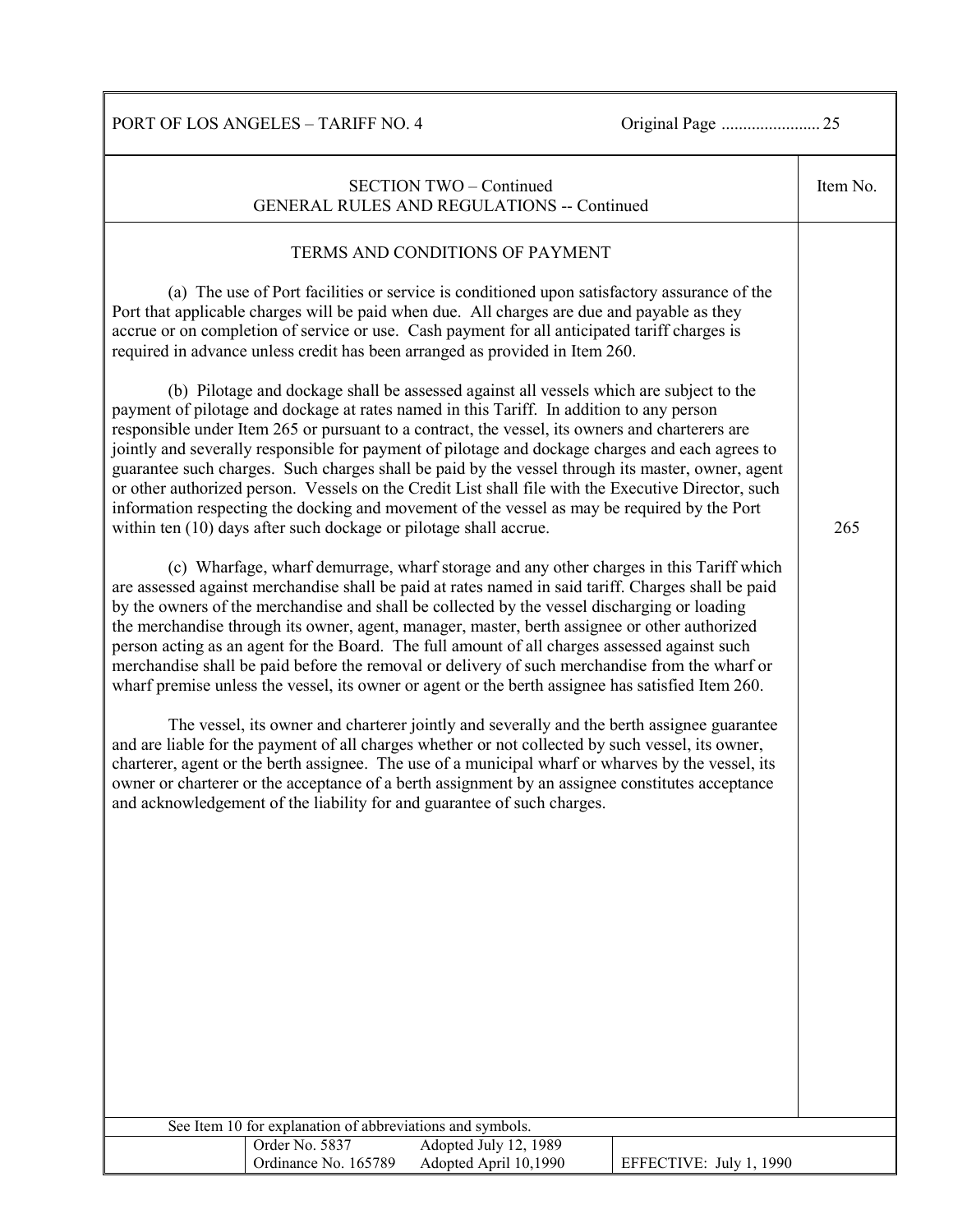| <b>SECTION TWO - Continued</b><br><b>GENERAL RULES AND REGULATIONS -- Continued</b>                                                                                                                                                                                                                                                                                                                                                                                                                                                                                                                                                                                                                                                                                                                                                                                                                                                                                                                                                                                                                                                                                                                                                                                                                                                                                                                                                                                                                                                                                                                                                                                                                                                                                                                                                                                                                                                                                                                                                                                                                                                                                                                                                                                                                                                                                                                                                                                                                         | Item No.       |
|-------------------------------------------------------------------------------------------------------------------------------------------------------------------------------------------------------------------------------------------------------------------------------------------------------------------------------------------------------------------------------------------------------------------------------------------------------------------------------------------------------------------------------------------------------------------------------------------------------------------------------------------------------------------------------------------------------------------------------------------------------------------------------------------------------------------------------------------------------------------------------------------------------------------------------------------------------------------------------------------------------------------------------------------------------------------------------------------------------------------------------------------------------------------------------------------------------------------------------------------------------------------------------------------------------------------------------------------------------------------------------------------------------------------------------------------------------------------------------------------------------------------------------------------------------------------------------------------------------------------------------------------------------------------------------------------------------------------------------------------------------------------------------------------------------------------------------------------------------------------------------------------------------------------------------------------------------------------------------------------------------------------------------------------------------------------------------------------------------------------------------------------------------------------------------------------------------------------------------------------------------------------------------------------------------------------------------------------------------------------------------------------------------------------------------------------------------------------------------------------------------------|----------------|
| TERMS AND CONDITIONS OF PAYMENT -- Continued<br>(d) Wharfage, wharf demurrage, wharf storage and any other charges in this Tariff which<br>are assessed against merchandise are liens against all such merchandise deposited upon any wharf<br>or other premises under the jurisdiction and control of the Board. The Board, its agents or<br>assignees, may hold possession of any or all of such merchandise to secure payment of any or all<br>of such charges until paid.<br>(e) The Board may take actual possession of merchandise remaining on the wharf or other<br>premises longer than the time prescribed by the rules and regulations of this Tariff. If accrued<br>charges are not immediately paid thereafter, the Board may, at any time after taking possession,<br>remove and store any or all of such merchandise at the charge, risk and expense of the<br>merchandise, its owner or consignee thereof. The Board may sell any or all of such merchandise<br>at public auction with or without notice.<br>(f) For the purpose of keeping the wharves and other premises under the jurisdiction and<br>control of the Board free of obstructions, the Board shall serve a written notice on the owner,<br>agent, consignee or person in possession or having custody of such obstructing merchandise,<br>material or structure, or it may post a notice thereon, requiring its removal within 24 hours. On<br>failure to comply, the Board may remove and store such merchandise, material or structures<br>wholly at the charge, risk and expense of the owner or consignee. The Board may sell such<br>merchandise, material or structures at public auction with or without notice and such sale will be<br>subject to immediate removal, if not already removed by the Board.<br>(g) The proceeds of any sale as provided for in paragraphs (e) and (f) of this Item shall be<br>retained to satisfy all tariff charges assessed against merchandise, plus 10%, and in the case of<br>obstructions, \$100.00 additional for each day during which the wharf or other premises have been<br>obstructed. The surplus after expenses of such sale, if any, shall be paid to the proper persons. The<br>owner, consignee, or proper person, shall be liable for and shall pay to the Board, any charges,<br>fees and costs remaining unsatisfied out of the proceed of such sale.<br>See Item 10 for explanation of abbreviations and symbols.<br>Adopted July 12, 1989<br>Order No. 5837 | 265<br>(Cont.) |
| Ordinance No. 165,789<br>Adopted April 10, 1990<br>EFFECTIVE: July 1, 1990                                                                                                                                                                                                                                                                                                                                                                                                                                                                                                                                                                                                                                                                                                                                                                                                                                                                                                                                                                                                                                                                                                                                                                                                                                                                                                                                                                                                                                                                                                                                                                                                                                                                                                                                                                                                                                                                                                                                                                                                                                                                                                                                                                                                                                                                                                                                                                                                                                  |                |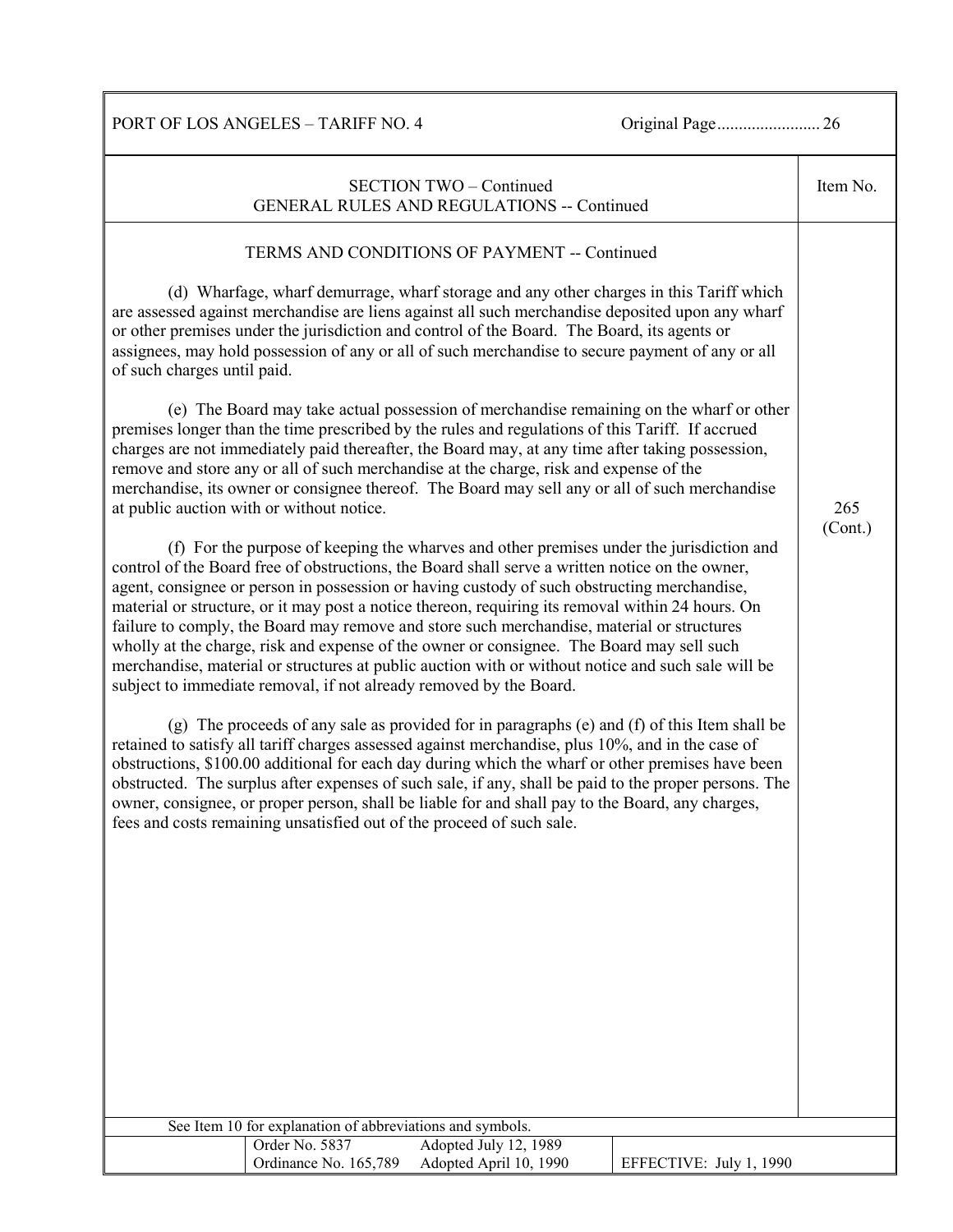|                                                                                                                                                                                                                                                                                                                                                                                                                                                                                                                                                                                                                                                                                                                                                                                                                                                                                                                                                                                                                                        |                                                                             | <b>SECTION TWO - Continued</b><br>GENERAL RULES AND REGULATIONS -- Continued                                                                                                                                                                                                                                                                                                                                                                                                                                                                                                                                                                                                                                                                                                                                                                                                                                                                                                                                                                                                                                                                                                                                                                                           |                         | Item No.       |
|----------------------------------------------------------------------------------------------------------------------------------------------------------------------------------------------------------------------------------------------------------------------------------------------------------------------------------------------------------------------------------------------------------------------------------------------------------------------------------------------------------------------------------------------------------------------------------------------------------------------------------------------------------------------------------------------------------------------------------------------------------------------------------------------------------------------------------------------------------------------------------------------------------------------------------------------------------------------------------------------------------------------------------------|-----------------------------------------------------------------------------|------------------------------------------------------------------------------------------------------------------------------------------------------------------------------------------------------------------------------------------------------------------------------------------------------------------------------------------------------------------------------------------------------------------------------------------------------------------------------------------------------------------------------------------------------------------------------------------------------------------------------------------------------------------------------------------------------------------------------------------------------------------------------------------------------------------------------------------------------------------------------------------------------------------------------------------------------------------------------------------------------------------------------------------------------------------------------------------------------------------------------------------------------------------------------------------------------------------------------------------------------------------------|-------------------------|----------------|
| by law and this tariff.<br>this tariff.                                                                                                                                                                                                                                                                                                                                                                                                                                                                                                                                                                                                                                                                                                                                                                                                                                                                                                                                                                                                |                                                                             | TERMS AND CONDITIONS OF PAYMENT -- Continued<br>(h) Every person in charge of a vessel or cargo who shall cause, allow or permit such<br>vessel to leave a wharf or berth at which it is docked, unless forced to do so by stress of weather or<br>fire or unless such vessel or person is on the Credit List or has otherwise arranged credit, as<br>provided in Item 260, before all tariff charges due and payable against such vessel or against such<br>merchandise which may have been discharged from or received upon such vessel, have been paid,<br>shall be guilty of a misdemeanor and shall be subject to the penalties prescribed<br>(i) All vessel owners and charterers, all owners of cargo, and all agents, managers, vessel<br>masters, berth assignees and terminal operators accepting services in the Port of Los Angeles<br>agree that the services provided by and accepted in accordance with the terms stated in this Tariff<br>form part of the contract for services between the City and such vessel owners and charterers,<br>vessel masters, cargo owners, berth assignees and terminal operators, and that City may also assert<br>all other remedies available to it at law concurrently with or before exercising its remedies under |                         | 265<br>(Cont.) |
| (j) A vessel agent or other person requesting reservation of a berth ("berthing agent")<br>shall, as part of the berth reservation process, provide to the extent of his knowledge all<br>information requested by the Port respecting the vessel, estimated arrival and departure, amount(s)<br>and type(s) of cargo to be loaded/discharged and shall estimate the amount of each category of<br>port charges, as enumerated and party responsible therefor. This information shall be provided on<br>the Port's "Agent's Statement of Responsibility" form. The submission of this form, signed by the<br>berthing agent, shall constitute the berthing agent's attestation as to the accuracy of the information<br>therein supplied, based upon and to the extent of information made available to the berthing agent<br>at the time of submission; and the berthing agent shall be held personally liable to the Port for any<br>financial loss suffered by the Port as a result of the agent's failure so to report accurately. |                                                                             |                                                                                                                                                                                                                                                                                                                                                                                                                                                                                                                                                                                                                                                                                                                                                                                                                                                                                                                                                                                                                                                                                                                                                                                                                                                                        |                         |                |
|                                                                                                                                                                                                                                                                                                                                                                                                                                                                                                                                                                                                                                                                                                                                                                                                                                                                                                                                                                                                                                        |                                                                             |                                                                                                                                                                                                                                                                                                                                                                                                                                                                                                                                                                                                                                                                                                                                                                                                                                                                                                                                                                                                                                                                                                                                                                                                                                                                        |                         |                |
|                                                                                                                                                                                                                                                                                                                                                                                                                                                                                                                                                                                                                                                                                                                                                                                                                                                                                                                                                                                                                                        | See Item 10 for explanation of abbreviations and symbols.<br>Order No. 5837 | Adopted July 12,1989                                                                                                                                                                                                                                                                                                                                                                                                                                                                                                                                                                                                                                                                                                                                                                                                                                                                                                                                                                                                                                                                                                                                                                                                                                                   |                         |                |
|                                                                                                                                                                                                                                                                                                                                                                                                                                                                                                                                                                                                                                                                                                                                                                                                                                                                                                                                                                                                                                        | Ordinance No. 165789                                                        | Adopted April 10, 1990                                                                                                                                                                                                                                                                                                                                                                                                                                                                                                                                                                                                                                                                                                                                                                                                                                                                                                                                                                                                                                                                                                                                                                                                                                                 | EFFECTIVE: July 1, 1990 |                |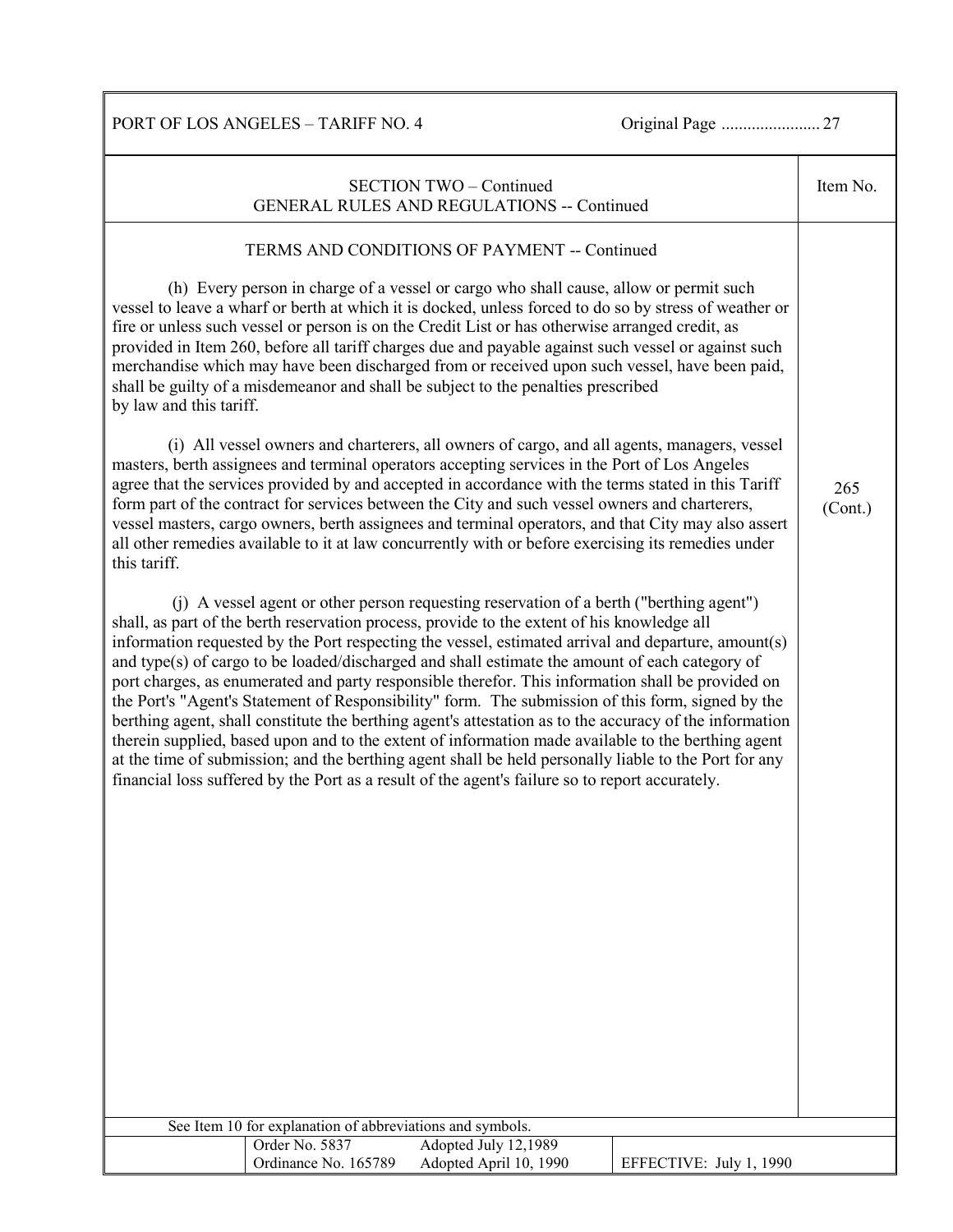| <b>SECTION TWO - Continued</b><br><b>GENERAL RULES AND REGULATIONS -- Continued</b>                                                                                                                                                                                                                                                                                                                                                                                                                                 |                                                           |                                                                                                                                                                                                                                                                     |                         | Item No. |
|---------------------------------------------------------------------------------------------------------------------------------------------------------------------------------------------------------------------------------------------------------------------------------------------------------------------------------------------------------------------------------------------------------------------------------------------------------------------------------------------------------------------|-----------------------------------------------------------|---------------------------------------------------------------------------------------------------------------------------------------------------------------------------------------------------------------------------------------------------------------------|-------------------------|----------|
|                                                                                                                                                                                                                                                                                                                                                                                                                                                                                                                     |                                                           | DELINQUENT INVOICES                                                                                                                                                                                                                                                 |                         |          |
| upon presentation.                                                                                                                                                                                                                                                                                                                                                                                                                                                                                                  |                                                           | (a) Invoices covering charges in this Tariff, as issued by the Port are due and payable                                                                                                                                                                             |                         |          |
|                                                                                                                                                                                                                                                                                                                                                                                                                                                                                                                     |                                                           | (b) Any invoice for any charge or charges prescribed by these tariffs for which full<br>payment is not received by the Harbor Department within thirty (30) calendar days from the date<br>of the invoice is delinquent and shall be placed on the delinquent list. |                         | 270      |
| day.                                                                                                                                                                                                                                                                                                                                                                                                                                                                                                                |                                                           | (c) A delinquent invoice or delinquent charge is subject to a late payment charge<br>consisting of simple interest of 1/30 of two percent of the invoice amount remaining unpaid each                                                                               |                         |          |
|                                                                                                                                                                                                                                                                                                                                                                                                                                                                                                                     | the delinquent payment charge assessable under this item. | (d) Penalty charges prescribed in other items of this Tariff are separate and distinct from                                                                                                                                                                         |                         |          |
|                                                                                                                                                                                                                                                                                                                                                                                                                                                                                                                     |                                                           | <b>U.S. GOVERNMENT CARGOES</b>                                                                                                                                                                                                                                      |                         |          |
| With the exception of Wharfage and Dockage, cargoes for the account of the United<br>States of America or its individual agencies will be subject to contract rates, rules and regulations<br>quoted by the Port of Los Angeles.                                                                                                                                                                                                                                                                                    |                                                           |                                                                                                                                                                                                                                                                     | 280                     |          |
|                                                                                                                                                                                                                                                                                                                                                                                                                                                                                                                     |                                                           | <b>EMERGENCY RELIEF CARGO</b>                                                                                                                                                                                                                                       |                         |          |
| The Executive Director may waive the assessment of all or any portion of any charge for<br>wharfage, dockage, pilotage, wharf demurrage, wharf storage or any other charge or fee which<br>may be due from any source or cause as provided for in this Tariff which may be associated with<br>cargo destined to provide emergency relief which is directly attributable to natural disasters. The<br>cargo must be shipped by and destined to bonafide relief organizations and must not be intended<br>for resale. |                                                           |                                                                                                                                                                                                                                                                     | 285                     |          |
|                                                                                                                                                                                                                                                                                                                                                                                                                                                                                                                     |                                                           |                                                                                                                                                                                                                                                                     |                         |          |
|                                                                                                                                                                                                                                                                                                                                                                                                                                                                                                                     |                                                           |                                                                                                                                                                                                                                                                     |                         |          |
|                                                                                                                                                                                                                                                                                                                                                                                                                                                                                                                     |                                                           |                                                                                                                                                                                                                                                                     |                         |          |
|                                                                                                                                                                                                                                                                                                                                                                                                                                                                                                                     |                                                           |                                                                                                                                                                                                                                                                     |                         |          |
|                                                                                                                                                                                                                                                                                                                                                                                                                                                                                                                     |                                                           |                                                                                                                                                                                                                                                                     |                         |          |
|                                                                                                                                                                                                                                                                                                                                                                                                                                                                                                                     | See Item 10 for explanation of abbreviations and symbols. |                                                                                                                                                                                                                                                                     |                         |          |
|                                                                                                                                                                                                                                                                                                                                                                                                                                                                                                                     | Order No. 5837<br>Ordinance No. 165789                    | Adopted July 12, 1989<br>Adopted April 10, 1990                                                                                                                                                                                                                     | EFFECTIVE: July 1, 1990 |          |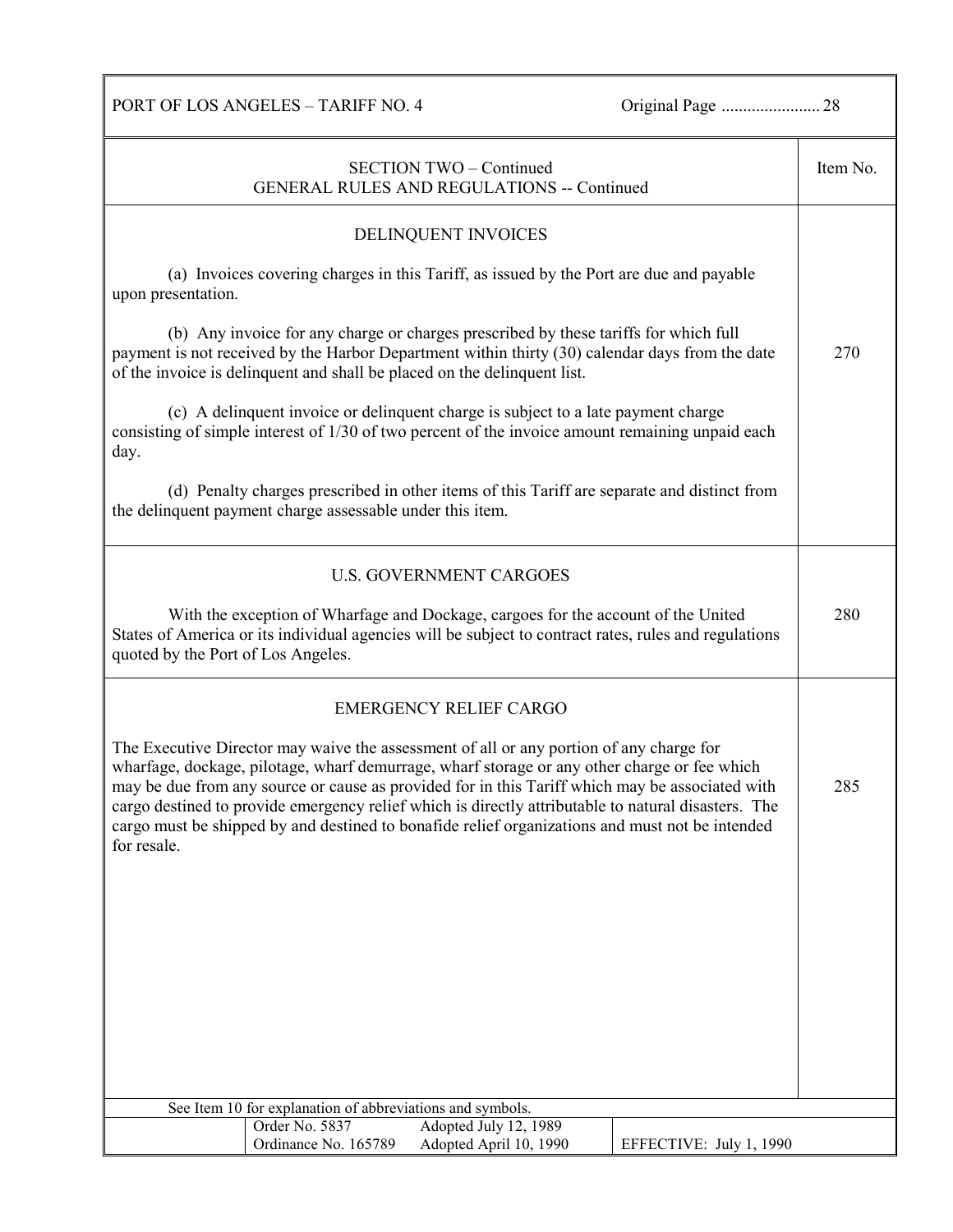|                                                                                                                                                                                                                                                                                                                                                                                                                                                                                                                                                                                                                                                                                                                                                                                                                                                                                                                                                                                                                                                                                   |                                       | First Revised Page 29        |               |  |  |
|-----------------------------------------------------------------------------------------------------------------------------------------------------------------------------------------------------------------------------------------------------------------------------------------------------------------------------------------------------------------------------------------------------------------------------------------------------------------------------------------------------------------------------------------------------------------------------------------------------------------------------------------------------------------------------------------------------------------------------------------------------------------------------------------------------------------------------------------------------------------------------------------------------------------------------------------------------------------------------------------------------------------------------------------------------------------------------------|---------------------------------------|------------------------------|---------------|--|--|
| <b>PORT OF LOS ANGELES - TARIFF NO. 4</b>                                                                                                                                                                                                                                                                                                                                                                                                                                                                                                                                                                                                                                                                                                                                                                                                                                                                                                                                                                                                                                         |                                       | Cancels<br>Original Page  29 |               |  |  |
| <b>GENERAL RULES AND REGULATIONS -- Continued</b>                                                                                                                                                                                                                                                                                                                                                                                                                                                                                                                                                                                                                                                                                                                                                                                                                                                                                                                                                                                                                                 | <b>SECTION TWO - Continued</b>        |                              | Item No.      |  |  |
|                                                                                                                                                                                                                                                                                                                                                                                                                                                                                                                                                                                                                                                                                                                                                                                                                                                                                                                                                                                                                                                                                   | SHIPPERS' REQUESTS AND COMPLAINTS     |                              |               |  |  |
| (a) Requests and complaints from shippers on matters relating to the rates, rules and<br>regulations contained in this Tariff must be made to the Executive Director.                                                                                                                                                                                                                                                                                                                                                                                                                                                                                                                                                                                                                                                                                                                                                                                                                                                                                                             |                                       |                              | 290           |  |  |
| (b) The Port of Los Angeles is a member of the California Association of Port<br>Authorities, 1510 14th Street, Sacramento, California 95814. Any request or complaint which is<br>not satisfied by the Port of Los Angeles may be referred to the Association by submitting all<br>available data in writing.                                                                                                                                                                                                                                                                                                                                                                                                                                                                                                                                                                                                                                                                                                                                                                    |                                       |                              |               |  |  |
|                                                                                                                                                                                                                                                                                                                                                                                                                                                                                                                                                                                                                                                                                                                                                                                                                                                                                                                                                                                                                                                                                   | <b>INTERNATIONAL SEAFARERS CENTER</b> |                              |               |  |  |
| The International Seafarers Center of Long Beach, Inc. ("Center") is a California<br>non-profit public benefit corporation which is organized to provide and maintain facilities<br>and services for the recreational, personal and cultural needs of merchant seafarers calling at the<br>Port of Los Angeles without regard to race, religion, national origin, ancestry, sex, sexual<br>orientation, age, disability, marital status, domestic partner status, or medical condition. The<br>Center operates from a facility located at 120 South Pico Avenue, Long Beach, California 90802.<br>The Center is dependent upon voluntary contributions from the public and, in particular, from<br>those maritime industries dependent upon the services of merchant seafarers to defray the Center's<br>costs in providing its services. Such contributions are entirely voluntary and are not enforceable<br>pursuant to any enforcement provision associated with this Tariff. Such voluntary contributions<br>do not represent charges or assessments imposed by this Tariff. |                                       |                              | $^{+}$<br>295 |  |  |
|                                                                                                                                                                                                                                                                                                                                                                                                                                                                                                                                                                                                                                                                                                                                                                                                                                                                                                                                                                                                                                                                                   |                                       |                              |               |  |  |
|                                                                                                                                                                                                                                                                                                                                                                                                                                                                                                                                                                                                                                                                                                                                                                                                                                                                                                                                                                                                                                                                                   |                                       |                              |               |  |  |
|                                                                                                                                                                                                                                                                                                                                                                                                                                                                                                                                                                                                                                                                                                                                                                                                                                                                                                                                                                                                                                                                                   |                                       |                              |               |  |  |
|                                                                                                                                                                                                                                                                                                                                                                                                                                                                                                                                                                                                                                                                                                                                                                                                                                                                                                                                                                                                                                                                                   |                                       |                              |               |  |  |
|                                                                                                                                                                                                                                                                                                                                                                                                                                                                                                                                                                                                                                                                                                                                                                                                                                                                                                                                                                                                                                                                                   |                                       |                              |               |  |  |
|                                                                                                                                                                                                                                                                                                                                                                                                                                                                                                                                                                                                                                                                                                                                                                                                                                                                                                                                                                                                                                                                                   |                                       |                              |               |  |  |
|                                                                                                                                                                                                                                                                                                                                                                                                                                                                                                                                                                                                                                                                                                                                                                                                                                                                                                                                                                                                                                                                                   |                                       |                              |               |  |  |
|                                                                                                                                                                                                                                                                                                                                                                                                                                                                                                                                                                                                                                                                                                                                                                                                                                                                                                                                                                                                                                                                                   |                                       |                              |               |  |  |
| See Item 10 for explanation of abbreviations and symbols.                                                                                                                                                                                                                                                                                                                                                                                                                                                                                                                                                                                                                                                                                                                                                                                                                                                                                                                                                                                                                         |                                       |                              |               |  |  |
| Order No. 6753                                                                                                                                                                                                                                                                                                                                                                                                                                                                                                                                                                                                                                                                                                                                                                                                                                                                                                                                                                                                                                                                    | Adopted June12, 2002                  |                              |               |  |  |
| Correction No. 230<br>Ordinance No. 174842                                                                                                                                                                                                                                                                                                                                                                                                                                                                                                                                                                                                                                                                                                                                                                                                                                                                                                                                                                                                                                        | Adopted September 17, 2002            | EFFECTIVE: November 4, 2002  |               |  |  |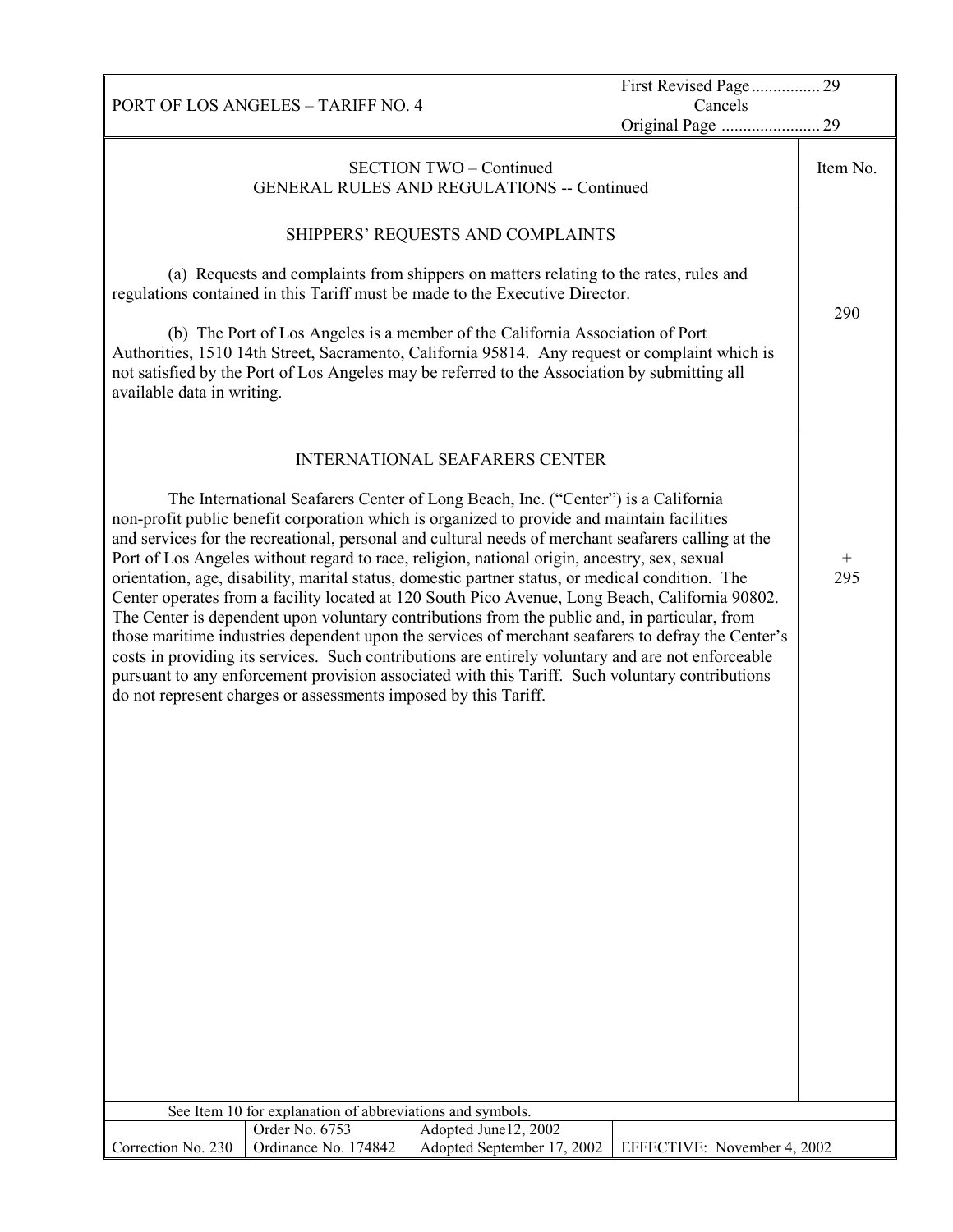Item No.

(+) 298

PORT OF LOS ANGELES – TARIFF NO. 4 Original Page..................... 29A

| $SECTION TWO - Continued$                  |
|--------------------------------------------|
| GENERAL RULES AND REGULATIONS -- Continued |

## COMPLIANCE WITH HOMELAND SECURITY LAWS, RULES AND REGULATIONS

- (a) Purposes. The purposes of this Item No. 298 are twofold. The first purpose of this Item No. 298 is to provide for the efficient, coordinated and effective action to reduce the risk and to mitigate the consequences of an act that threatens the security of: personnel; municipal premises, private premises, and wharf premises in the Harbor District; private property; and the public. The second purpose of this Item No. 298 is to comply with the requirements of federal, state, local and municipal laws, rules and regulations related to homeland and/or maritime security, including but not limited to the MTSA and the MTSA Regulations.
- (b) Definitions. The terms "MTSA", "MTSA Regulations", "Facility Security Plan", and "Homeland Security Authority" are defined in Section One, Item 100 (aa), (bb), and (cc) of Port of Los Angeles Tariff No. 4
- (c) Compliance with Homeland Security Laws, Rules and Regulations. Tenants, permittees, contractors, assignees and operators in the Harbor District and all others subject to the provisions of this Tariff at all times shall fully comply with all requirements of federal, state, local and municipal laws, rules and regulations related to homeland and/or maritime security, including but not limited to the MTSA and the MTSA Regulations.
- (d) Facility Security Plans. Tenants, permittees, contractors, assignees, and operators in the Harbor District and all others subject to the provisions of this Tariff, whenever applicable, shall prepare and have approved by the appropriate Homeland Security Authority a Facility Security Plan. Copies of such Facility Security Plans, and their revisions or updates, shall be provided to the Director of Homeland Security of the Port of Los Angeles immediately upon their adoption by entities that generate such plans.
- (e) Compliance with Facility Security Plans. Tenants, permittees, contractors, assignees and operators in the Harbor District and all others subject to the provisions of this Tariff shall fully comply with the Facility Security Plan applicable to any location they visit in the Harbor District, to the extent that notice of such plan or notice of the applicable compliance requirement in such plan has been given.

| See Item 10 for explanation of abbreviations and symbols. |                          |            |              |  |
|-----------------------------------------------------------|--------------------------|------------|--------------|--|
| Order No. 6812                                            | Adopted January 12, 2005 |            |              |  |
| Ordinance No. 176705                                      | Adopted May 25, 2005     | EFFECTIVE: | July 9, 2005 |  |
|                                                           |                          |            |              |  |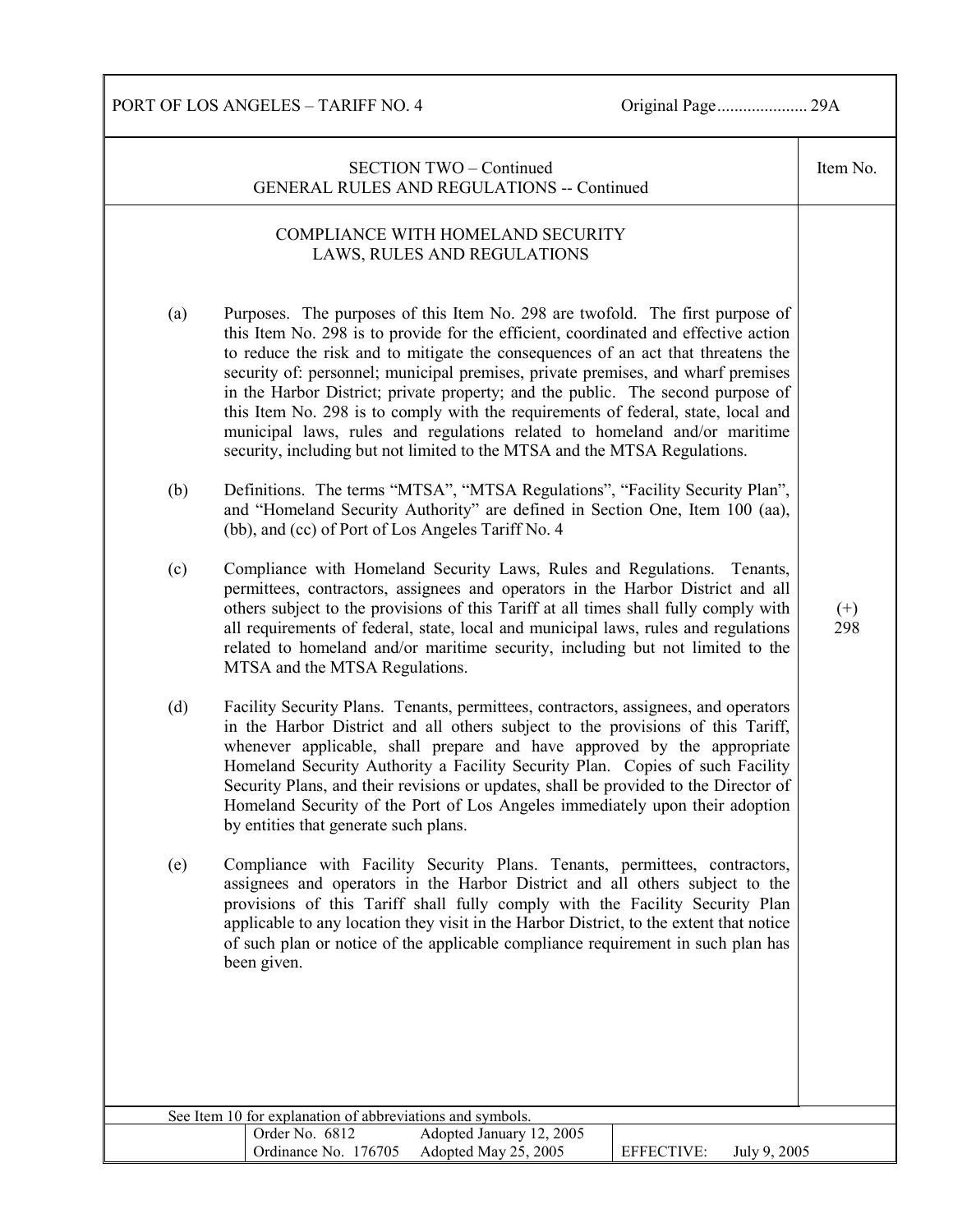| <b>SECTION TWO - Continued</b><br><b>GENERAL RULES AND REGULATIONS -- Continued</b>                                                                                                                                                                                                                                                                                                                                                                                                                                                                                                                                                                                                                                                                                                                                                                                                                                                                                                                     | Item No.        |
|---------------------------------------------------------------------------------------------------------------------------------------------------------------------------------------------------------------------------------------------------------------------------------------------------------------------------------------------------------------------------------------------------------------------------------------------------------------------------------------------------------------------------------------------------------------------------------------------------------------------------------------------------------------------------------------------------------------------------------------------------------------------------------------------------------------------------------------------------------------------------------------------------------------------------------------------------------------------------------------------------------|-----------------|
| COMPLIANCE WITH HOMELAND SECURITY<br>LAWS, RULES AND REGULATIONS (continued)                                                                                                                                                                                                                                                                                                                                                                                                                                                                                                                                                                                                                                                                                                                                                                                                                                                                                                                            |                 |
| (f)<br>Indemnification. Each tenant, permittee, contractor, assignee and operator in the<br>Harbor District who operates at a location subject to a Facility Security Plan shall<br>be responsible for full compliance with all federal, state, local and municipal laws,<br>rules and regulations related to homeland and/or maritime security, including but<br>not limited to the MTSA and/or the MTSA Regulations and shall indemnify and<br>hold the City, its boards, officers, agents and employees harmless from and<br>against all claims, costs, losses and liabilities, including attorney's fees and costs<br>of defense, arising out of: (i) the violation of any federal, state, local and<br>municipal laws, rules and regulations related to homeland and/or maritime<br>security, including but not limited to the MTSA and/or the MTSA Regulations;<br>(ii) the failure to adopt or to comply with its Facility Security Plan; (iii) its failure<br>to comply with this Item No. 298. |                 |
| Additionally, each tenant, permittee, contractor, assignee and operator and other<br>Person entering on the Harbor District or using any Port of Los Angeles facility<br>shall indemnify and hold the City, its boards, officers, agents and employees<br>harmless from and against all claims, costs, losses and liabilities, including<br>attorney's fees and costs of defense, arising out of any failure to comply with this<br>Item No. 298.                                                                                                                                                                                                                                                                                                                                                                                                                                                                                                                                                       | $^{(+)}$<br>298 |
| For purposes of this subparagraph (e), and with respect solely to the City's rights<br>as to the federal government, the federal government shall not be considered a<br>tenant, permittee, contractor, assignee, operator or Person, but the City does not<br>release the federal government or waive the City's rights with respect to the<br>federal government as to any legal obligation of the federal government to the<br>City or the City's legal rights against the federal government.                                                                                                                                                                                                                                                                                                                                                                                                                                                                                                       |                 |
|                                                                                                                                                                                                                                                                                                                                                                                                                                                                                                                                                                                                                                                                                                                                                                                                                                                                                                                                                                                                         |                 |
|                                                                                                                                                                                                                                                                                                                                                                                                                                                                                                                                                                                                                                                                                                                                                                                                                                                                                                                                                                                                         |                 |
|                                                                                                                                                                                                                                                                                                                                                                                                                                                                                                                                                                                                                                                                                                                                                                                                                                                                                                                                                                                                         |                 |
| See Item 10 for explanation of abbreviations and symbols.<br>Adopted January 12, 2005<br>Order No. 6812                                                                                                                                                                                                                                                                                                                                                                                                                                                                                                                                                                                                                                                                                                                                                                                                                                                                                                 |                 |
| Ordinance No. 176705<br>Adopted May 25, 2005<br>EFFECTIVE: July 9, 2005                                                                                                                                                                                                                                                                                                                                                                                                                                                                                                                                                                                                                                                                                                                                                                                                                                                                                                                                 |                 |
|                                                                                                                                                                                                                                                                                                                                                                                                                                                                                                                                                                                                                                                                                                                                                                                                                                                                                                                                                                                                         |                 |